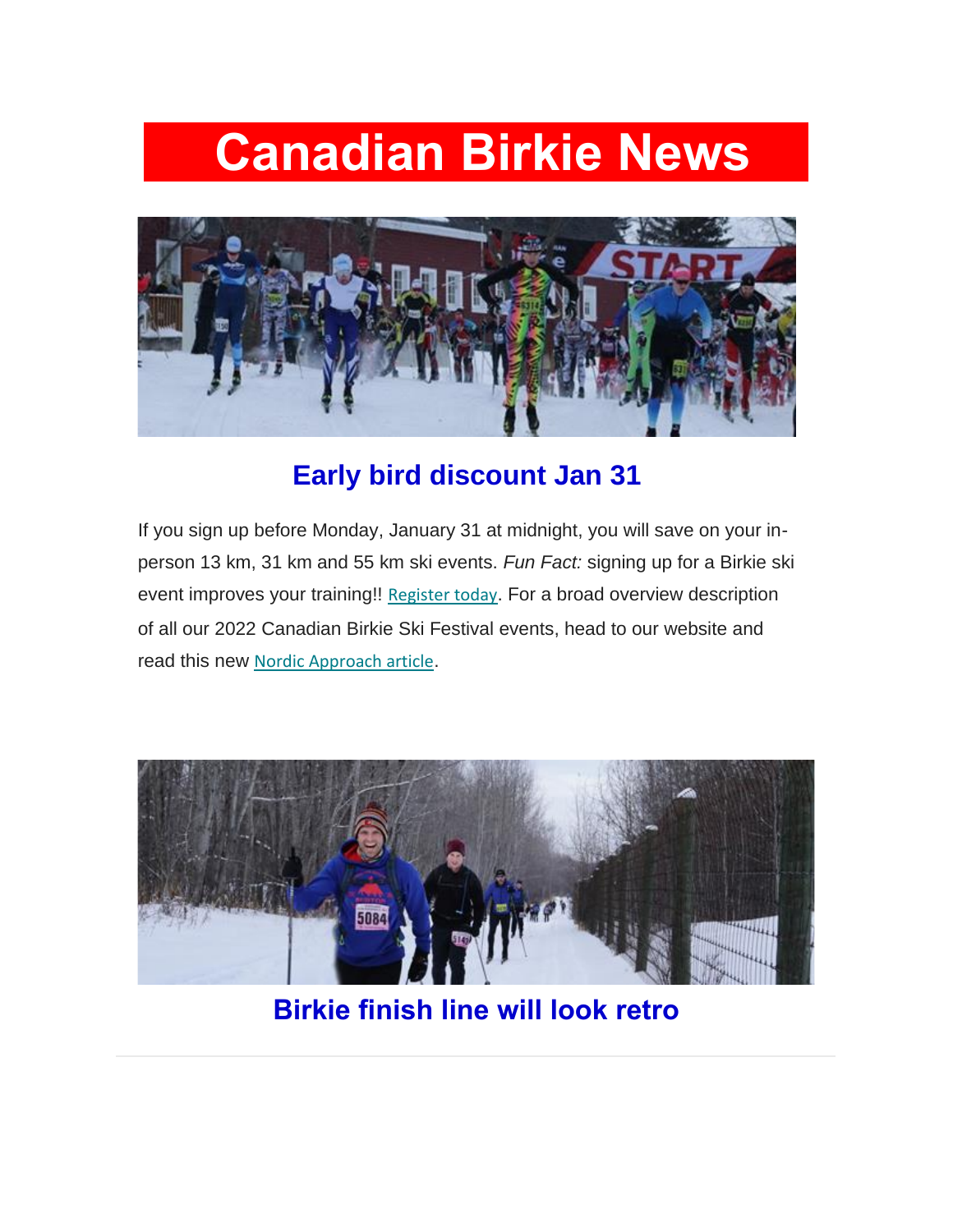To follow pandemic protocols, we must cut out some amenities. The Finish Line will look a little retro with no Festival Tent, Awards Ceremony or Change Trailers. Plan to Birkie like it's 1999!

- 1. Pre-packaged nutrition in place of sliced fruit at food stations
- 2. Hot drinks, pre-packaged snacks, clothing bag pick up, single person change tents, and bus shuttles at finish line
- 3. Medals mailed to first, second and third place overall and age category winners in timed events
- 4. Instant livestream video of results and finish line online [here](https://canadianbirkie.us14.list-manage.com/track/click?u=9a8b615d3eff76095a3ebc006&id=8f2cf58f54&e=75b743088f).



Register together with your friends and get the super cool, Birkie 4 for 3 deal! This applies to both the in-person and virtual birkie ski events! Check out the savings by clicking [here](https://canadianbirkie.us14.list-manage.com/track/click?u=9a8b615d3eff76095a3ebc006&id=7ac430347f&e=75b743088f) and [register today](https://canadianbirkie.us14.list-manage.com/track/click?u=9a8b615d3eff76095a3ebc006&id=d5c624fe1d&e=75b743088f).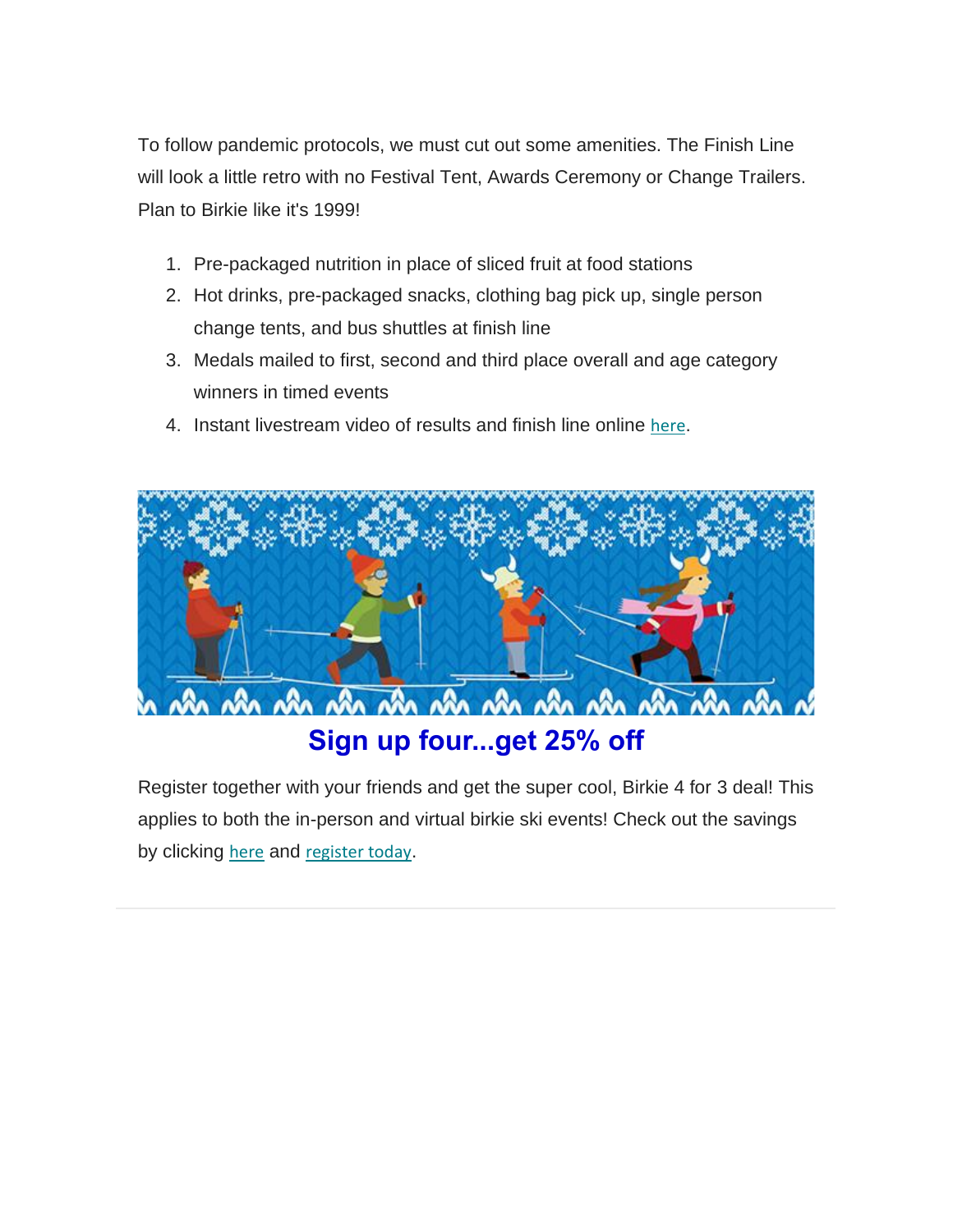

### **Maps posted**

Birkie course maps and program guide have been updated by the Loppet Committee. Check them out [here](https://canadianbirkie.us14.list-manage.com/track/click?u=9a8b615d3eff76095a3ebc006&id=599a070ed7&e=75b743088f). There are also two webpages of frequently asked questions. One page details [Virtual Birkie answers](https://canadianbirkie.us14.list-manage.com/track/click?u=9a8b615d3eff76095a3ebc006&id=145ef8f631&e=75b743088f) and the other features [in](https://canadianbirkie.us14.list-manage.com/track/click?u=9a8b615d3eff76095a3ebc006&id=e656e391de&e=75b743088f)[person Birkie answers](https://canadianbirkie.us14.list-manage.com/track/click?u=9a8b615d3eff76095a3ebc006&id=e656e391de&e=75b743088f). If you can't find your question, email us at [ski@canadianbirkie.com](mailto:ski@canadianbirkie.com) so we can let you know, and add your Q and A to the page!



### **Pick up your own bib and show your QR code**

New for this year participants must get their own timing chip and registration package. Due to the pandemic, there is no third party bib pick up allowed. Skiers 12 and older must show proof of vaccination and skiers 18 and older must also show identification, to receive a bib. Stop by Nordic Fair between Noon and 8 pm,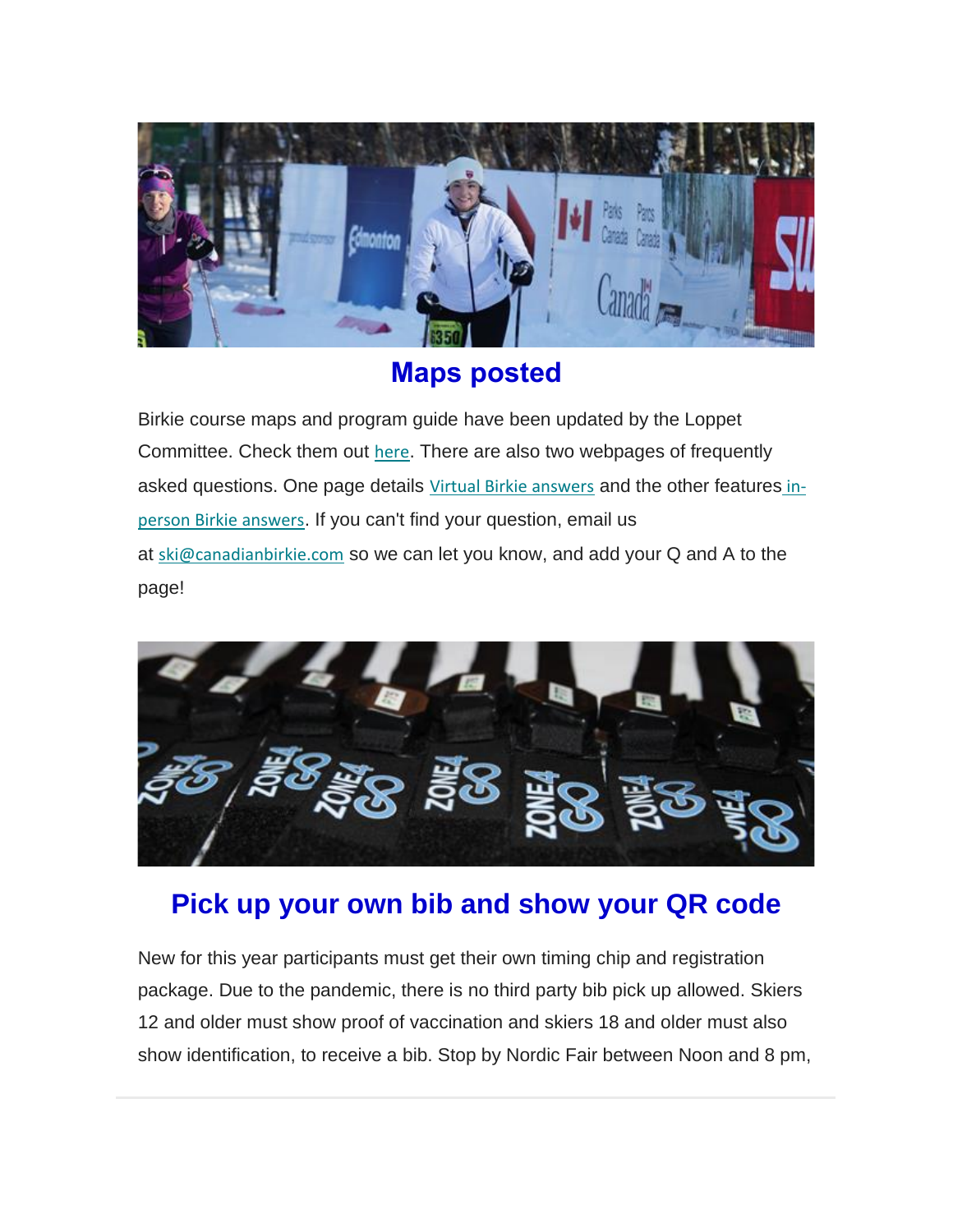Friday, February 11, 2022 at Woodvale Facility in Edmonton. You will get your registration package, wax advice, Birkie souvenirs, and Alley Kat beer samples at [Nordic Fair](https://canadianbirkie.us14.list-manage.com/track/click?u=9a8b615d3eff76095a3ebc006&id=8f7cb261dd&e=75b743088f)



### **Virtual Birkie prizes galore!**

Thanks to our amazing sponsors we have wonderful prizes for the Canadian Virtual Birkie. The grand prize is two nights at the Castle Mountain Chalets in Banff National Park. Please support our community-minded organizations, check out our Birkie sponsors [here.](https://canadianbirkie.us14.list-manage.com/track/click?u=9a8b615d3eff76095a3ebc006&id=971e373638&e=75b743088f) Share your pictures online from your Virtual Birkie experience to enter in the prize contests! Here are the details:

[http://canadianbirkie.com/photo-contest/](https://canadianbirkie.us14.list-manage.com/track/click?u=9a8b615d3eff76095a3ebc006&id=5646a39088&e=75b743088f)



## **Vikings Feast**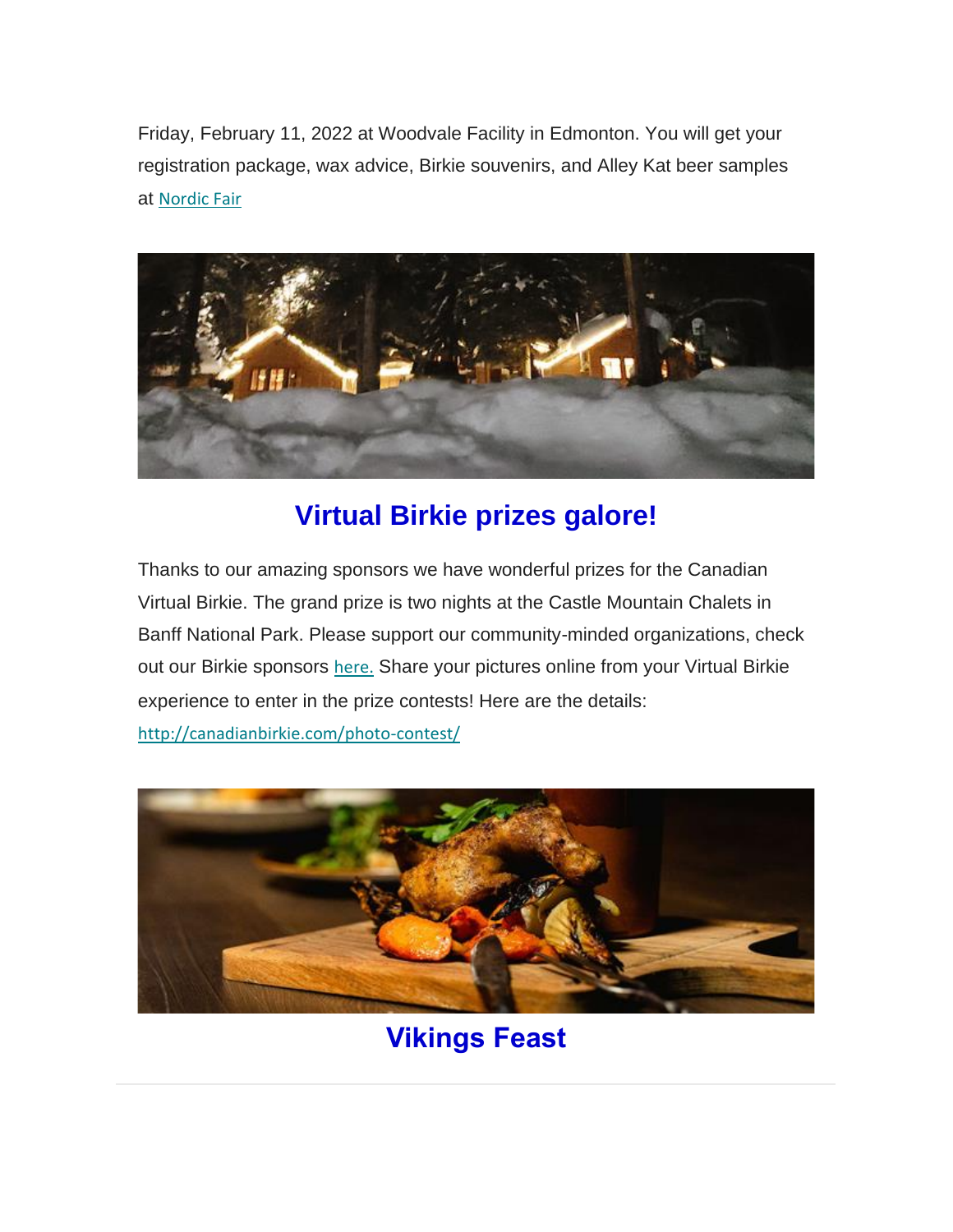Join us at the Vikings' Feast on Birkie Saturday. You will enjoy a carved beef on a bun buffet, entertainment, draw prizes and a slideshow of the days' ski events. This fun get-together takes place at Woodvale Facility and Golf Clubhouse, 4540– 50 St., Edmonton, on Saturday, February 12, 2022 at 6:00 pm. Buy your tickets [here](https://canadianbirkie.us14.list-manage.com/track/click?u=9a8b615d3eff76095a3ebc006&id=869da027cd&e=75b743088f)



### **Let's Birkie, safely!**

The Canadian Birkie Society (CBS) is dedicated to the health and safety of all our participants. Our organization recognizes that the pandemic presents challenges to event design. The Birkie Board, loppet, and marketing committees spend considerable time understanding the evolving COVID-19 health guidelines. CBS developed extensive COVID-19 protocols in accordance with Alberta Health Services, Alberta Parks, and Nordiq Alberta rules and regulations. [CBS COVID-19](https://canadianbirkie.us14.list-manage.com/track/click?u=9a8b615d3eff76095a3ebc006&id=bc84d21779&e=75b743088f)  [protocols](https://canadianbirkie.us14.list-manage.com/track/click?u=9a8b615d3eff76095a3ebc006&id=bc84d21779&e=75b743088f) are subject to change to meet new health guidelines as they occur. All in all, we created safe in-person events for you.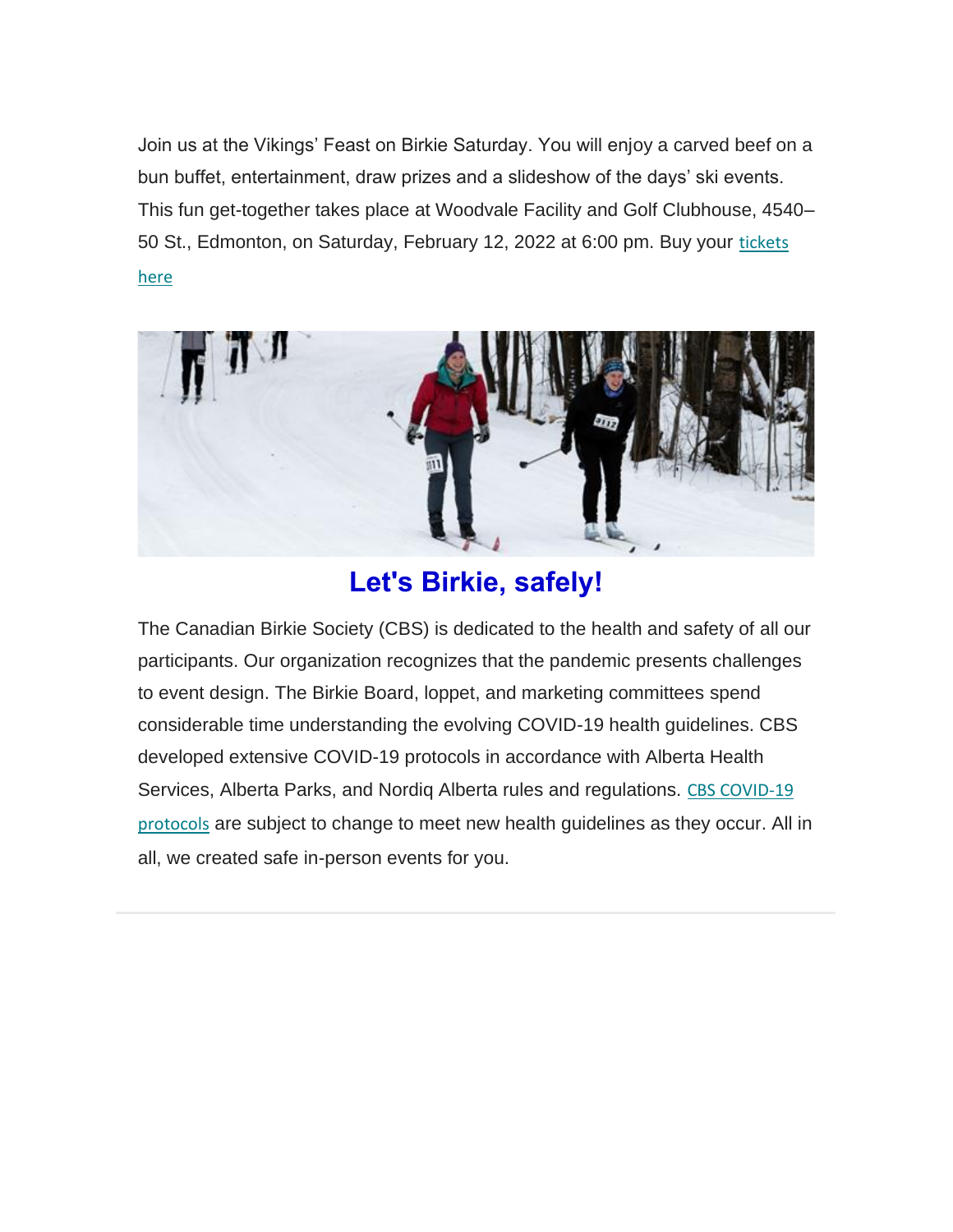

#### **Barnebirkie family ski fun**

The Barnebirkie family ski event registration is now open! Plan to take the kids outside for a day of winter fun on Birkie Sunday, February 13, 2022. Our enthusiastic volunteers have mascots, gift bags, viking costume contests, official start arch and a decorated ski course for our little vikings. Kids under 12 ski free when registered with a paid adult!! [Check out all the fun here](https://canadianbirkie.us14.list-manage.com/track/click?u=9a8b615d3eff76095a3ebc006&id=dc2222f1cd&e=75b743088f). Safety is our highest priority - as such there is no mass start for the 500 m, 1.5 km, and 3 km Barnebirkie events or group winter games this year. Please come ski the course and then continue on to enjoy the Silverskate Festivities. There will be an early bib pick-up at the Gold Bar Pavillion during the ENSC Jackrabbit programs February 5th and 6th, or you may pick up your bib at the Friday Nordic Fair. Participants over 12 years old must show proof of vaccinaton at bib pick-up.



**Most Kilometres Group Award**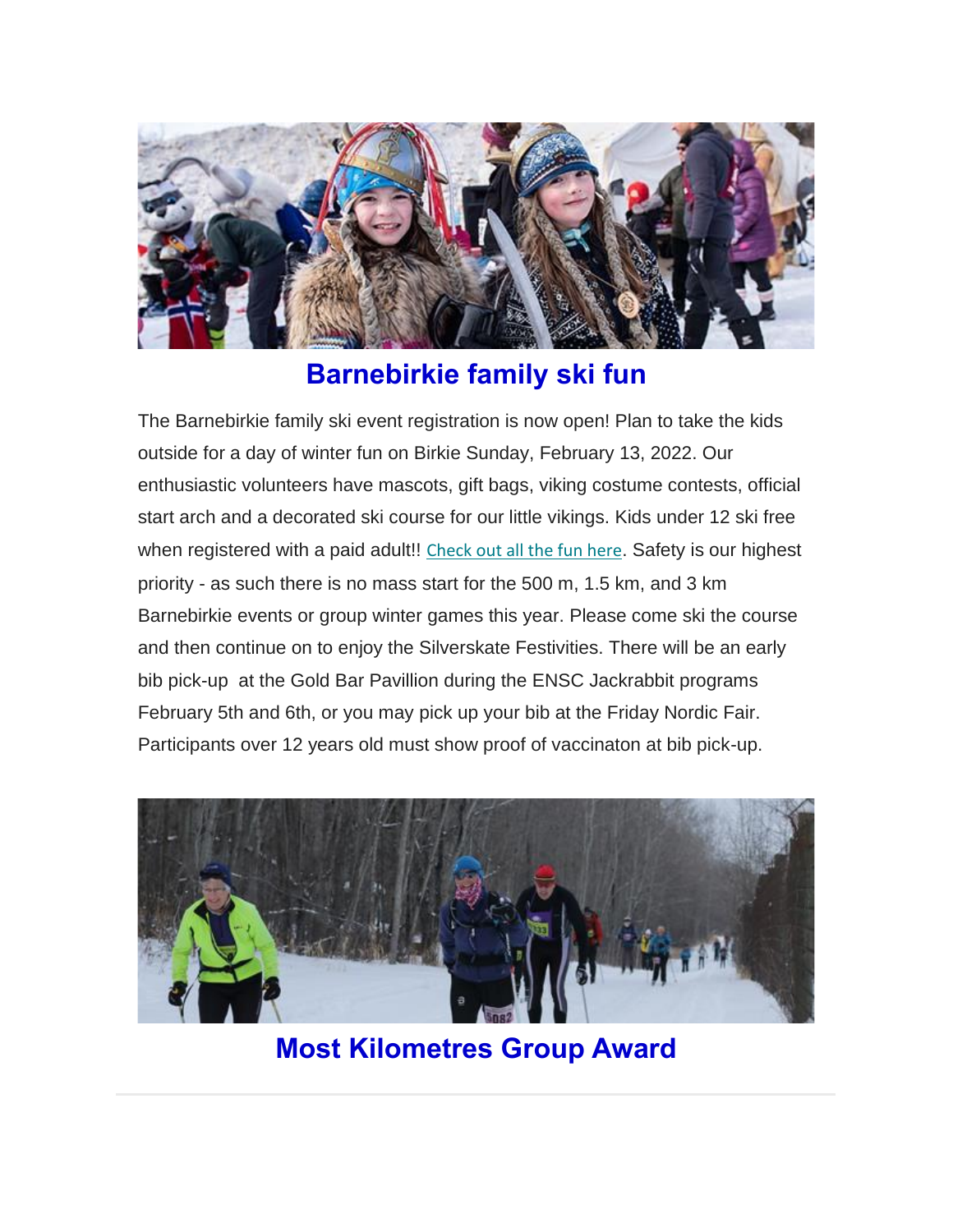Sign up your office, department, organization, family or friends for the Most KM Group Award in the [Virtual Canadian Birkie](https://canadianbirkie.us14.list-manage.com/track/click?u=9a8b615d3eff76095a3ebc006&id=2f97fbb2ce&e=75b743088f) and/or the [in-person Birkie](https://canadianbirkie.us14.list-manage.com/track/click?u=9a8b615d3eff76095a3ebc006&id=a6d413fe5c&e=75b743088f) ski events. Once you have picked your group name, ask your team members to select this award on their registration forms. Once entered, your crew is automatically in the [contest](https://canadianbirkie.us14.list-manage.com/track/click?u=9a8b615d3eff76095a3ebc006&id=6853d3462a&e=75b743088f).



#### Canadian Birkie Ski Festival

Feb 11-28, 2022 Canadian Birkebeiner Society 7240 82 Avenue NW Edmonton, AB T6B 0G1

phone: [780-430-7153](https://canadianbirkie.us14.list-manage.com/track/click?u=9a8b615d3eff76095a3ebc006&id=b3d5cc096d&e=75b743088f) email: [ski@canadianbirkie.com](https://canadianbirkie.us14.list-manage.com/track/click?u=9a8b615d3eff76095a3ebc006&id=2de53d012c&e=75b743088f) website: [canadianbirkie.com](https://canadianbirkie.us14.list-manage.com/track/click?u=9a8b615d3eff76095a3ebc006&id=35e772c97e&e=75b743088f)

#### **King Haakon Circle Sponsors**

[Alberta Government](https://canadianbirkie.us14.list-manage.com/track/click?u=9a8b615d3eff76095a3ebc006&id=84689bc088&e=75b743088f) [City of Edmonton](https://canadianbirkie.us14.list-manage.com/track/click?u=9a8b615d3eff76095a3ebc006&id=9f144f8621&e=75b743088f) [Global Edmonton](https://canadianbirkie.us14.list-manage.com/track/click?u=9a8b615d3eff76095a3ebc006&id=46e305a8a4&e=75b743088f) [Imperial Oil](https://canadianbirkie.us14.list-manage.com/track/click?u=9a8b615d3eff76095a3ebc006&id=faec8e2d45&e=75b743088f) [Madshus](https://canadianbirkie.us14.list-manage.com/track/click?u=9a8b615d3eff76095a3ebc006&id=f190cef382&e=75b743088f) [Torskeklubben Edmonton](https://canadianbirkie.us14.list-manage.com/track/click?u=9a8b615d3eff76095a3ebc006&id=6c8df05af0&e=75b743088f) [Ukrainian Cultural Heritage Village](https://canadianbirkie.us14.list-manage.com/track/click?u=9a8b615d3eff76095a3ebc006&id=db553ae925&e=75b743088f)

#### **Prince Haakon Circle Sponsors**

[Melcor](https://canadianbirkie.us14.list-manage.com/track/click?u=9a8b615d3eff76095a3ebc006&id=1b2a84c2bd&e=75b743088f) [Strathcona County](https://canadianbirkie.us14.list-manage.com/track/click?u=9a8b615d3eff76095a3ebc006&id=7a24c6dd9d&e=75b743088f) [Wingspan Studio](https://canadianbirkie.us14.list-manage.com/track/click?u=9a8b615d3eff76095a3ebc006&id=6e769b7698&e=75b743088f)